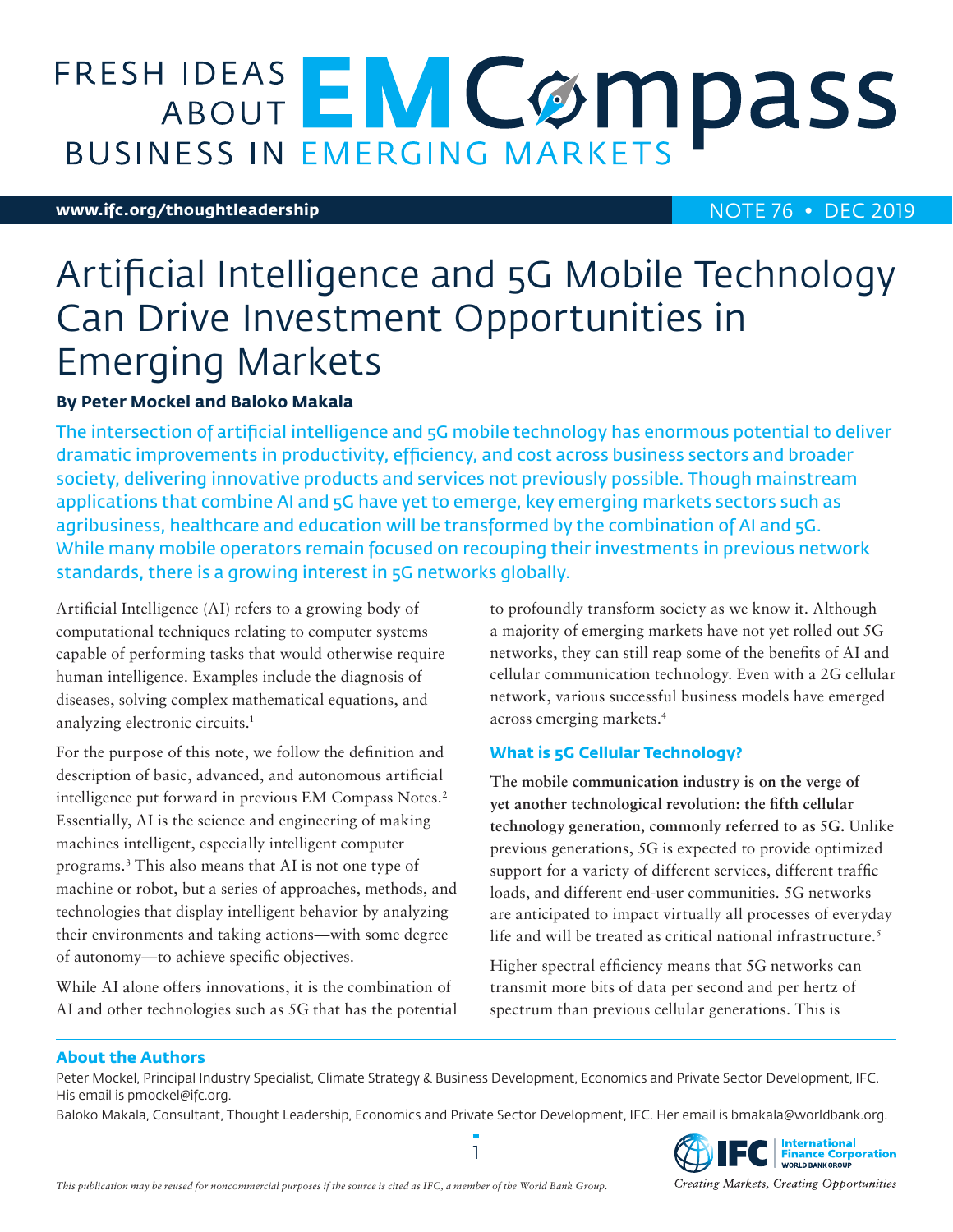

#### **FIGURE 1** Spectral Efficiency of Mobile Systems

*Source: Ortenga; Ortenga Blog at ortenga.com/2016-2/. Note: SISO = single-input and single-output; MIMO = multiple-input and multiple-output.*

significant because spectrum is both scarce and expensive. Higher spectral efficiency means more concurrent users can be served at lower cost.

**Another key difference between 5G and earlier mobile network generations is the higher priority of Internet of Things, or IoT, applications.** Earlier generations served the IoT market through mobile modems that provided fullservice access for machine-to-machine applications. That provided an adequate but expensive solution for high-value use cases, for example home alarms or industrial machinery monitoring. 5G introduces new network services dedicated to IoT that can be tailored to lower-cost and lowerbandwidth IoT applications, allowing efficient and low-cost blanket coverage of large fleets of IoT objects.

The Industrial IoT in particular will be an important factor in industrial competitiveness. There will be a direct link between the availability of 5G network services and economic development. Economies that lack 5G technology will find themselves at a clear disadvantage. With the expansion of 5G in urban core networks around the world, consumers are already experiencing a significant increase in their data rates as high as 1 Gigabit per second (Gbps) over the air. Below is a map of the roll-outs of 5G networks in cities around the world. Nonetheless, it is important to mention that in real-world transformation, 5G will continue to coexist with previous technologies for many years.<sup>6</sup>

**The transition between network generations is less sharp than it seems. As existing 4th generation networks are pushed to their limit in what is referred to as 4G LTE-A (Long Term Evolution – Advanced), the step change to the first 5G networks is more gradual.** 

Indeed, the adoption of 5G in emerging markets will take time. In Sub-Saharan Africa, for example, 5G adoption



#### **FIGURE 2** 5G Roll-out in Cities Around the World

*Source: Ookla Interactive 5G Map. www.ookla.com. Note: Red indicates commercial availability, i.e. a 5G network is present and devices are available for consumers to purchase and use; purple indicates limited availability, i.e. a 5G network is present but devices are limited to select consumers; pink indicates pre-release, i.e. 5G network hardware is in place but is currently in testing and/or not yet accessible to consumers; dark blue dots indicate the number of multiple networks of any combination of red, purple, or pink that are revealed when zooming in in the interactive map showing, for example, the high number of such networks in Kuwait and in and around Kuwait City.*

2



Creating Markets, Creating Opportunities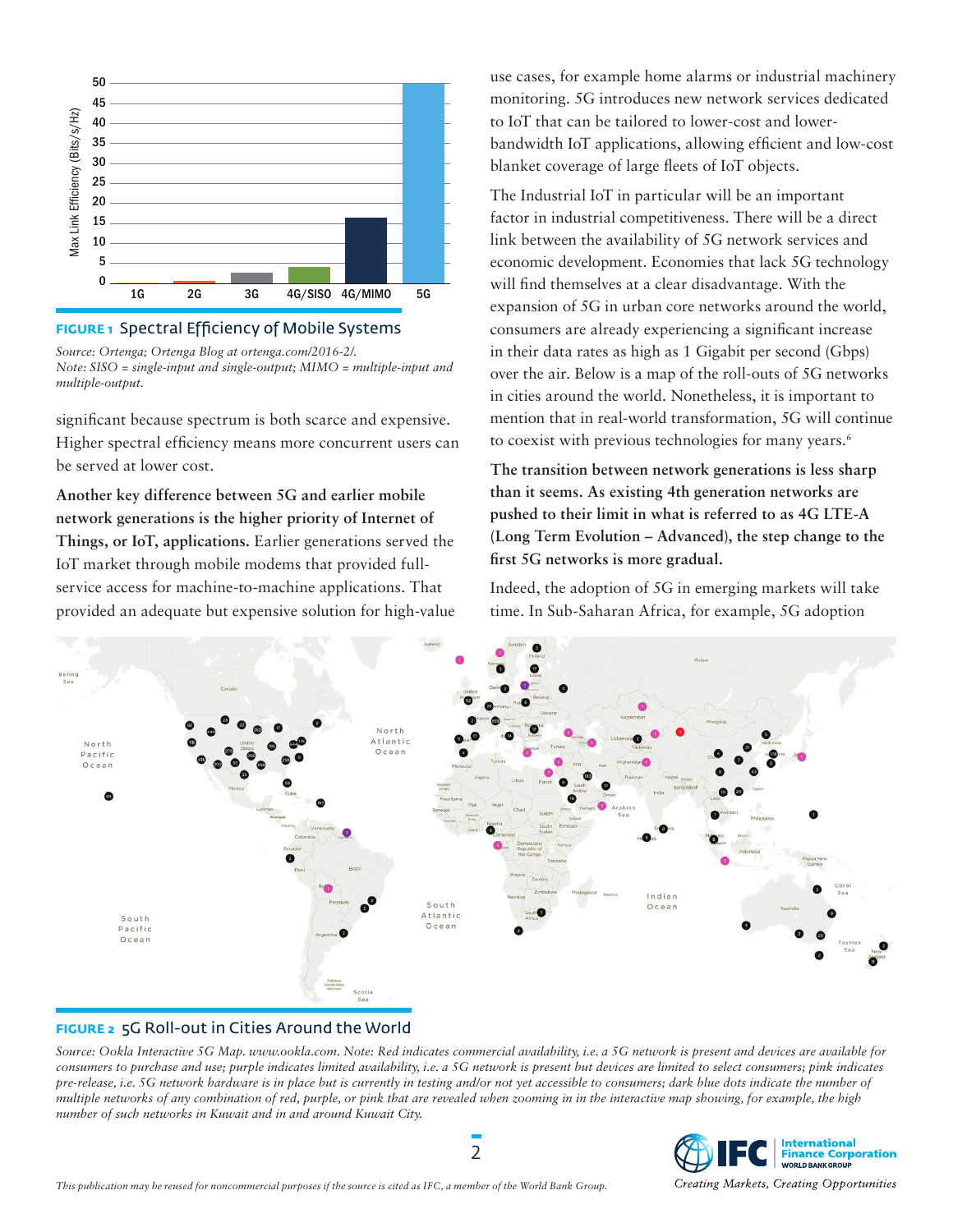| <b>GENERATION</b>    | <b>2G EDGE</b> | <b>3G HSPA</b> | 3G HPSA+ |          | 4G LTE Cat 4 $\parallel$ 4G+ LTE-A Cat 6-16 | <b>5G</b>    |
|----------------------|----------------|----------------|----------|----------|---------------------------------------------|--------------|
| <b>MAXIMAL SPEED</b> | 0.3 Mbps       | 7.2 Mbps       | 41 Mbps  | 150 Mbps | 300 Mbps-1 Gbps                             | $1-10$ Gbps  |
| <b>AVERAGE SPEED</b> | 0.1 Mbps       | 1.5 Mbps       | 4 Mbps   | 15 Mbps  | 30-90 Mbps                                  | 150-200 Mbps |
| LATENCY IN SECONDS   | 0.5            | 0.1            |          | 0.05     |                                             | 0.001        |

#### **FIGURE 3** Comparing Speeds of Different Generations From 2G to 5G

*Source: Authors.*

*Note: Mbps = Megabit per second; Gbps = Gigabit per second; HPSA = high speed packet access; LTE-A = Long Term Evolution - Advanced; Cat = Category. For detailed and accessible explanations see: https://kenstechtips.com/index.php/download-speeds-2g-3g-and-4g-actual-meaning.*

is not imminent.7 Mobile operators are still recouping their investment in previous technology standards. Thus, it is expected that there will not be any large-scale 5G deployment before 2025, although 5G pilot testing is already underway in many markets.8 In Egypt, it was reported that 5G would be used during the African Cup of Nations.9 Cellular provider Rain South Africa launched the country's first 5G network in September 2019.10

Across the Latin America region, 18 5G trials were identified across the region as of August 2019.11 However, it is anticipated that Latin America will trail the rest of the world in terms of 5G adoption with an 8 percent adoption rate by 2025. The future of 5G in the region is dependent on macroeconomic stability, government policies, and the use of  $4G^{12}$ 

In the Asia-Pacific region, on the other hand, the lack of clear business cases and lack of demand were identified as the main impediments to 5G adoption.13 To illustrate this,

#### **BOX 1** 5G and Latency

In networks, latency describes the time it takes for a corresponding server to reply when a packet of data is sent. It is therefore different from the speed of downloading data packets. Why does reduced latency matter? Take an example of an automobile travelling at a speed of 50 mph using 4G LTE Cat 4 with a latency of 0.05 seconds. At this speed the vehicle would travel another 1 meter before the corresponding server would respond (the distance traveled in 0.05 seconds). With 5G, that latency would be reduced by 98 percent, to just one millisecond (0.001 seconds). During this reduced time the car would only travel 2 centimeters before the server responds. It can be argued that the reduced latency is at least as powerful as the increased speed of downloading in opening up new applications, as counterparts are reached faster and can reply faster.

multi-party video calls are just about practical with the current 4G networks, and they will also be one of the initial key applications for 5G, albeit with improved quality.

Beyond that, the first set of applications that are firmly outside the performance envelope of even the best 4G networks, and therefore require 5G, include autonomous driving, augmented reality, and online gaming with low latency.

#### **Potential of AI and 5G in Emerging Markets:**

**The world is embracing a new era characterized by breakthroughs in emerging technologies,** the rise of artificial intelligence, and faster data rates, the combination of which is set to transform virtually all facets of everyday life through automation and machine-enabled decision making.

Undoubtedly, AI and 5G are set to become the engines of this new technological revolution. However, the majority of use cases that have been proposed for 5G involving AI cannot be considered true 5G use cases as they do not necessarily require a generational change. What will truly make the difference are applications that would leverage an improvement in latency reduction, that is, response time less than 1 millisecond.

The AI and 5G journey in emerging markets will most likely involve enhancing existing use  $\text{cases}^{14}$  and the development of new ones that are yet to be addressed by current technologies. There are many applications that can be made possible as a result of the combination of AI and faster data rates supported by 5G networks. These include:

*Enhanced Mobile Communication Network and Services.*  **The provision of mobile communication services is becoming increasingly complex.** The roll-out of 5G networks is much more challenging than previous generations as it requires upgrades in radio, edge, transport, core, and cloud infrastructure that would ideally be optimally managed with AI to address the complexity associated with 5G networks and the billions of IoT devices these networks can support.

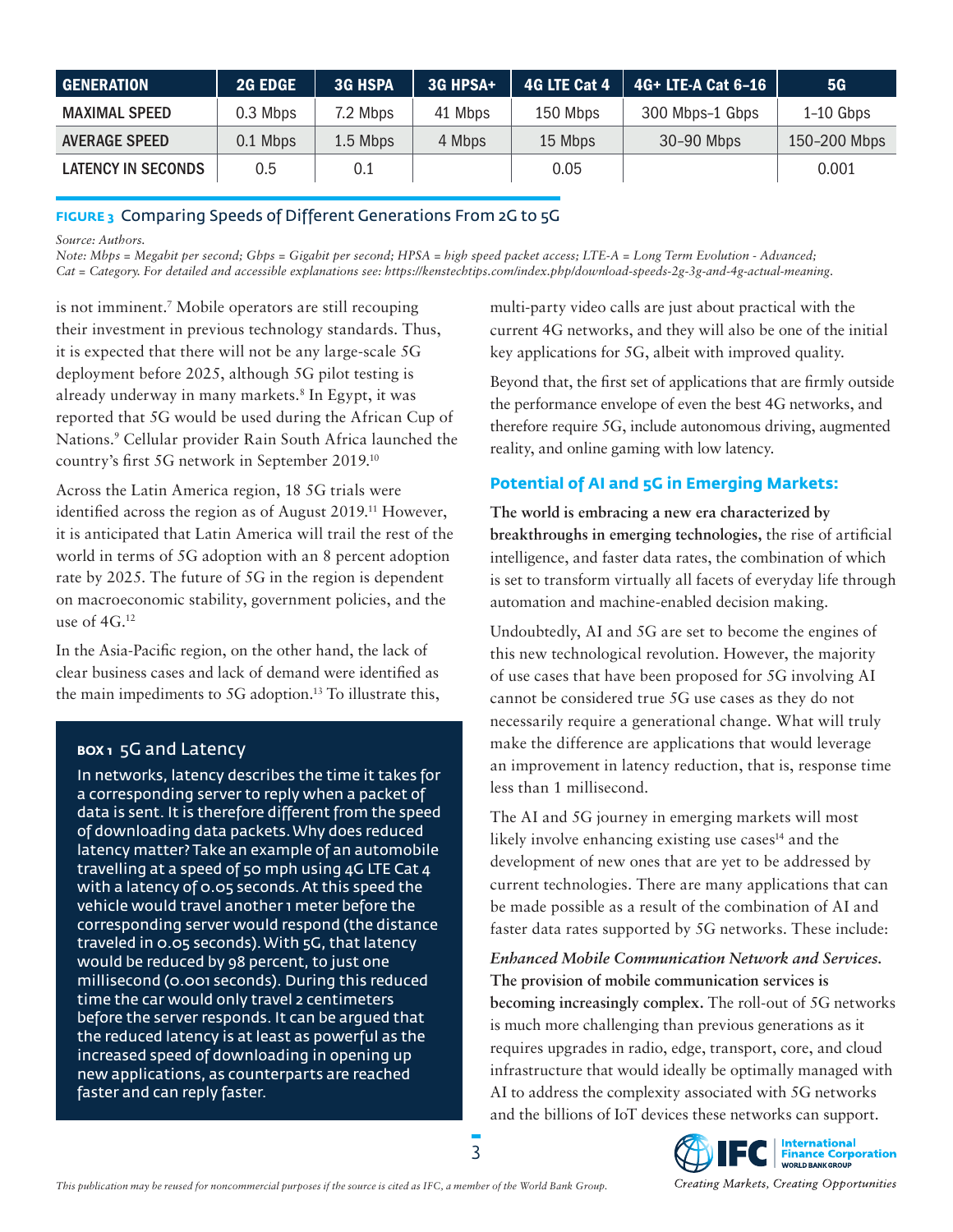In addition, the combination of 5G and AI will bring about a host of new or improved technology applications and services. Entertainment is expected to become richer and more social thanks to high-speed connectivity capable of delivering holograms, augmented reality, and other virtual applications.

**AI and 5G represent a symbiotic combination and enable each other.** 5G relies on automated optimization based on AI algorithms. 5G is too complex to work with the static, manual planning optimization of earlier mobile network generations. 5G networks change their topology dynamically, responding to changes in traffic. The better the optimization works, the more efficiently the network will perform in terms of spectrum and energy use. For example, 5G relies on Self-Organizing Network (SON) technology. SON measures radio parameters such as path loss and throughput constantly for different frequencies, drawing conclusions about optimal performance and automatically adapting network settings.

As a result, mobile network operators are currently testing AI due to increased network complexity that requires an intelligent and automated approach.<sup>15</sup> It is expected that more than half of mobile operators will incorporate AI into their networks by the end of 2020.16 According to the key findings of a study conducted by Ericsson, with 132 service providers globally as respondents, $^{17}$  AI is already being incorporated into cellular networks primarily because of a potential reduction in capital expenditures. Service providers testing AI are focused on several areas

for potential improvements. These include cost reductions, network optimization, and increased revenue streams, which stand at 48 percent, 35 percent, and 41 percent improvement, respectively.18

Sub-Saharan Africa is the region with the highest mobile subscription growth rate globally. Subscription rates in the region are expected to grow at a compound annual growth rate (CAGR) of 5 percent, to over 900 million subscriptions between 2017 and 2023. That will lead to a penetration rate of 105 percent,<sup>19</sup> which indicates availability on average of more than one mobile phone per user. Digitalization is rising across the region and represents \$10.5 billion in potential revenue by 2026 across key industries in Africa.20 Affordability remains an important factor in the adoption of AI and 5G-enabled services in emerging markets. Most of the potential applications for these technologies in emerging markets hinge on the development of affordable network technologies in industries such as agriculture, education, health, mining, and others.<sup>21</sup>

Other examples for the pivotal role of AI in 5G network operations include:22

- **•** Support Vector Machines (SVM) for path loss prediction models in urban environments.
- **•** Machine learning for dynamic frequency and bandwidth allocation in self-organizing dense small cell deployments.
- **•** Unsupervised learning for cooperative spectrum sensing.



#### **FIGURE 4** Bandwidth and Latency Requirements of Potential 5G Use Cases *Source: GSMA*

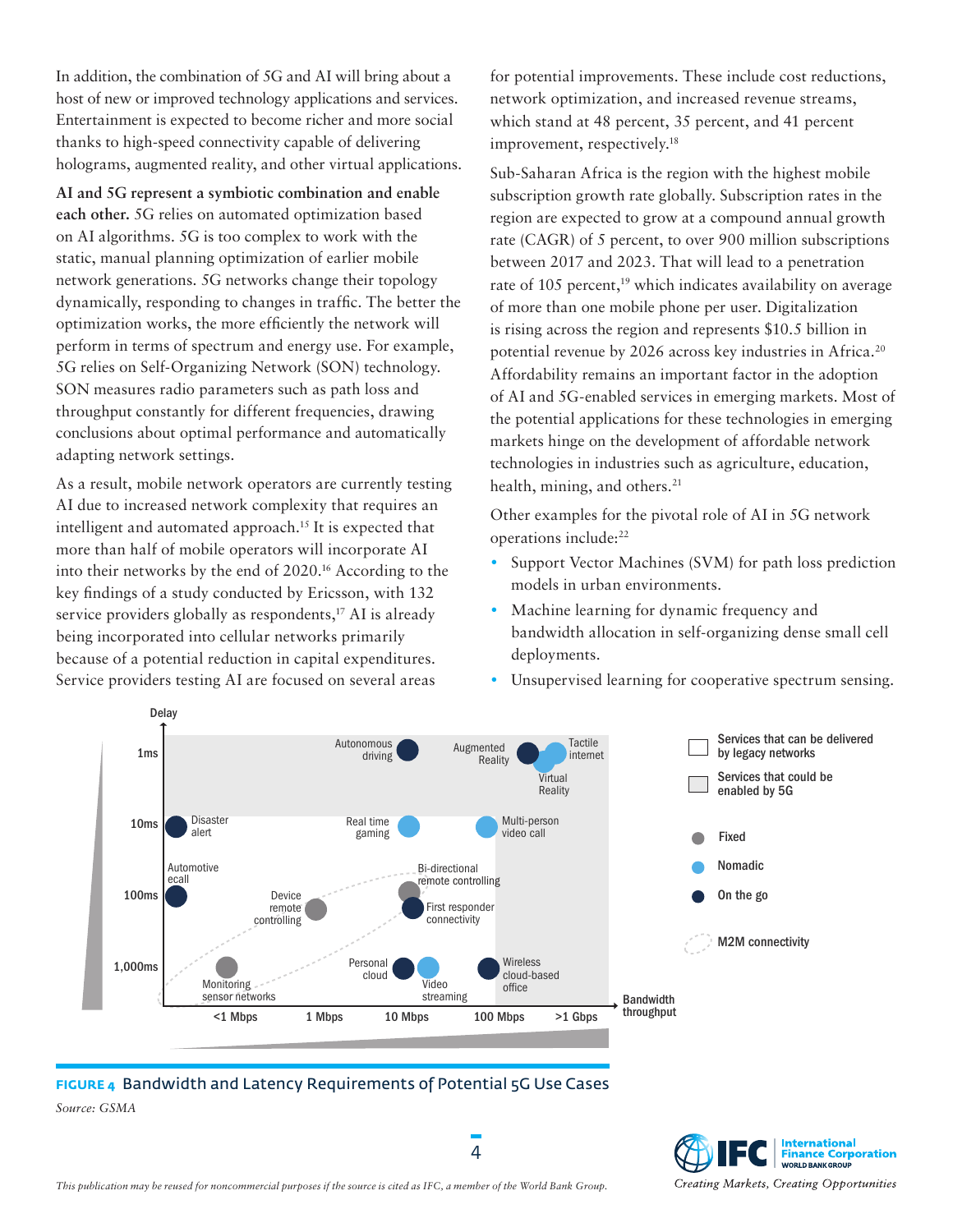And AI applications are also dependent on 5G technology, requiring its ubiquitous, high-bandwidth, low-latency connectivity. While 5G improves on bandwidth, the technology's ability to cut response times represents a qualitative improvement for AI applications: Lower latency is not just a qualitative improvement for AI applications but a qualitative step change. In addition to radically reducing latency, 5G makes latency definable as a Quality of Service (QoS) parameter. That is, the network can guarantee response times, whereas earlier network generations delivered on a best-effort basis.

Taken together, higher bandwidth, ubiquitous availability, and guaranteed latency performance make it possible to run critical AI applications in real time. For example, vehicle-to-vehicle communication (V2V) for accident avoidance requires communication between fast-moving cars at guaranteed maximum latency.

If one car warns another car of an obstacle on the road, the system needs to rely on the message not being delayed by the network. In general, any application that requires acquisition of continuous high-volume data (for example, video) and the real-time control of assets based on their analysis will require a 5G network.

**Furthermore, AI is deemed to be vital for improved customer service and enhanced customer experience.** Because of AI, service providers anticipate recouping their investments in 5G.

#### **Potential 5G and AI Uses**

From crisis-related challenges such as responses to natural or man-made catastrophes, or using drone capability for economic empowerment through use of low-altitude sensors to improve farming yields, AI-powered applications could leverage 5G networks and by doing so deliver real societal benefits and impact.<sup>23</sup>

Other potential and impactful uses include:

**The automotive industry, which is betting big on 5G connectivity and its potential when combined with AI.** Today, virtually every major car manufacturer has developed its own autonomous vehicle. Manufacturers such as Tesla and Toyota are testing self-driving vehicles. These vehicles rely on sensors to continuously detect their surroundings, first by identifying and classifying the information (perception), followed by acting on the information through autonomous control of the vehicle. The success of this new transportation business model will depend on the availability of network coverage, low latency, and fast connection speeds.

However, one of the most promising aspects of 5G is when

it is used in combination with industrial IoT. That is, IoT used in a non-manufacturing environment, for example from windows and doors to air conditioning control hub units, and almost all objects and tools we use on a daily basis. Although 4G LTE could deliver on some of these requirements, only 5G can offer them all.

**Drones are another important application.** They represent a \$100 billion market and have multiple applications, in particular public safety through information gathering and inspection in remote regions.24 Drones also have been used across emerging markets to address different transport and logistical challenges.

In Argentina, for example, drones have been used in forest management to offer cost-effective, high-resolution imagery.<sup>25</sup> The World Economic Forum highlighted how Africa helped the drone industry get off the ground as the continent is experiencing a drone revolution with pioneers using drones to address various challenges.<sup>26</sup> For example, the U.S. startup Zipline, in partnership with the Rwandan government, made headlines with the first delivery of blood supplies to remote medical facilities.

Drones require high-speed connectivity in order to perform command and control, media sharing, and autonomous flying. 5G networks are well placed to provide machine-tomachine connectivity while meeting stringent requirements of latency, throughput, capacity, and availability.27

HAWK 30 drone, an Alphabet-backed project developed at the University of Hawaii, is a solar-powered drone beaming a 5G signal that can fly non-stop for six months at a time. The project is currently in testing phase.<sup>28</sup>

In South Korea, drone manufacturer Percepto developed drone-in-a-box systems that are designed for industrial and enterprise applications in areas such as security optimization or business operations using aerial visual insights while reducing risk and operational costs. Percepto recently demonstrated autonomous drones using SK Telecom's 5G trial network.29

**Public safety and security** will benefit from the proliferation of IoT devices. The main impediments to the emergence of a "smart city" have been speed and bandwidth. The combination of IoT devices and 5G through advances in analytics and AI could enable applications around public transit law enforcement. In 2017, U.S. fire and police agencies acquired drones for proactive policing. In China, at the 2019 "5G is ON" summit, the China Mobile Industrial Research Institute project, in which 5G drones provide firefighting support, was bestowed a Mobile Internet Innovation Pioneer award.

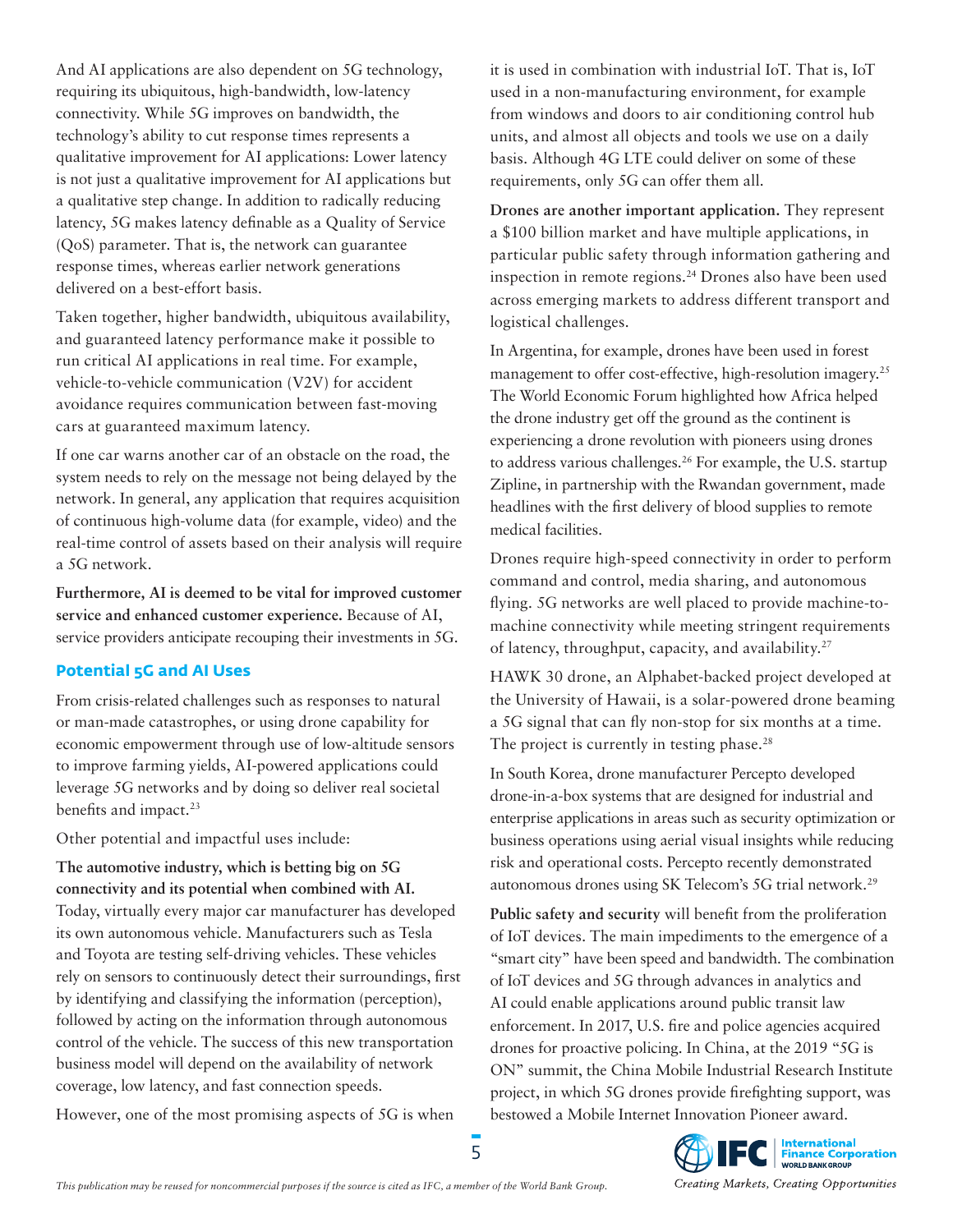**Utilities and Energy.** Smart meters are already commonplace in many households around the world. The modernization of smart grids is becoming an imperative in order to reduce hydropower generation inefficiencies, fault prediction, decision making, theft prevention, and load balancing. Data communication has been critical to efficient power generation and consumption. AI is expected to be an important component in this effort, as the increasing use of sensors means a constant demand for faster data speeds. This could be a possible application for AI and 5G, although the energy sector appears to be following a modest adoption of 5G because of the reluctance of utilities to test new technologies.<sup>30</sup>

In **agriculture**, smart farming is not an option but a necessity if the industry is to keep pace with a growing world population, particularly at a time when crop yields are being affected by climate change. Sensor technology is already being used in agriculture through IoT devices that allow farmers to better measure critical factors such as moisture, fertilization, and weather patterns. Global technology company XAG develops drones, IoT, AI, and other digital tools to help farmers effectively grow high-quality produce without excessive pressure on the environment.<sup>31</sup> High speed connectivity in rural areas remains a challenge, however, which is an obstacle for 5G to address.

AI in **healthcare** offers new avenues to solve health challenges. For example, Ada Health has developed a chatbot in Swahili that helps patients and doctors diagnose diseases ranging from malaria to diabetes.<sup>32</sup> The combination of fast data speeds and AI could bolster healthcare quality, particularly when AI is already used in the detection of diseases or in the reduction of costs. Other applications in healthcare that would require highspeed connectivity include remote-control surgery, as well as downloading large data files, as the healthcare industry generates massive amount of data daily, including heavy imagery such as MRI, CAT, and PET scans. The resulting data in turn could be processed using AI for faster diagnosis and treatment. Real-time remote monitoring and sensor innovation aimed at developing do-it-yourself innovation would place medical devices in the hand of patients who would be able to monitor their health at home.<sup>33</sup>

The global market for AI in **education** is expected to reach \$2 billion globally by 2023, which represents a 38 percent annual growth rate from 2018 to 2023. While emerging markets constitute just a fraction of this market, they are seeing growth, too. In Africa, for example, the eLearning

sector is in full expansion with a market size of \$530 million in 2017, which is expected to reach \$1.4 billion by 2022. The use of AI is limited in this sector, but there is considerable potential.

The combination of AI and 5G can help make immersive education methods such as virtual reality possible, as many such methods require high bandwidth and low latency to perform optimally. With 5G, download speeds could be reduced to seconds, freeing teachers to use their time in other areas. In addition, IoT devices can be used to automate administrative tasks.34

#### **Challenges and Next Steps**

AI and 5G represent a powerful combination of technologies that will be the engine of the Fourth Industrial Revolution. However, true applications for the combination of AI and 5G that would trigger massive adoption have yet to emerge. Also, the adoption of both technologies has associated challenges.

Artificial intelligence is already having a profound impact on business and industrial processes where machines are taking over tasks previously performed by humans. The ongoing ethical debate around AI aside, there is now an urgency to prepare and/or reskill current and future labor forces in preparation for the job displacement that will result from the intersection of AI and 5G, as together they offer a level of productivity and efficiency that humans cannot match. Therefore, the focus of retraining and reskilling should be on human skills that machines cannot model.

5G is part of a succession of cellular technology standards that have transformed the way we communicate—and indeed the way we live. Each of these generations brought about a key differentiator that has had a transformative impact on consumers' communication experiences, yet each also exhibited weakness that would be addressed by the following generation. Some of these standards are still relevant today. For example, primary 2G mobile brought digital telephony and messaging. Successful business models were built on the back of this standard. M-Pesa, a Kenyan mobile fintech application, is arguably one of the most successful business models leveraging 2G cellular technology. However, 2G network data rates are very low and can barely support internet connectivity. The advent of 3G and 4G connectivity enabled faster data transmission, and both standards will remain dominant in emerging markets until at least 2025, which will delay the development and adoption of 5G in those regions.

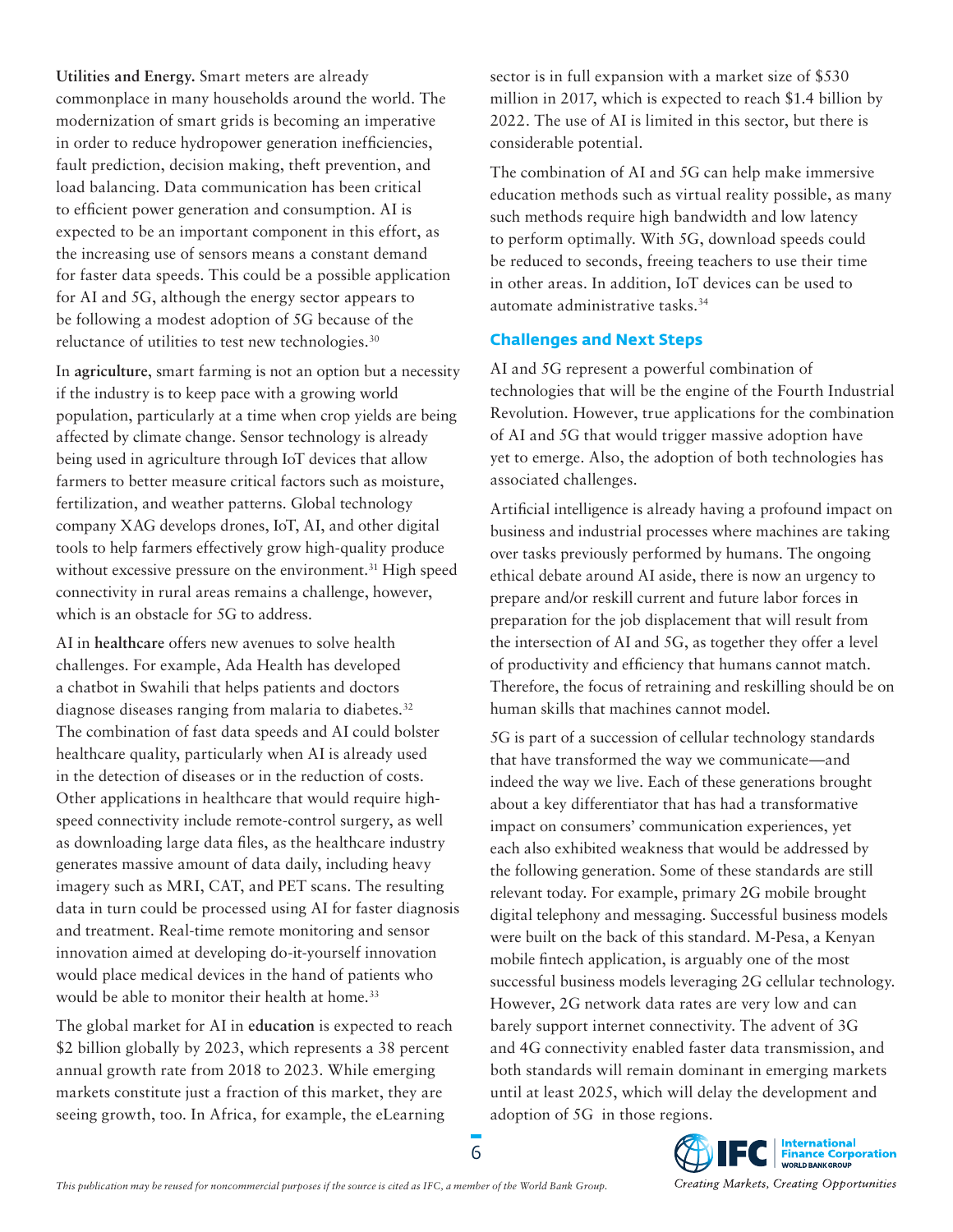**Spectrum availability is currently a challenge to the growth of 5G.** The power and speed of 5G rest on the frequency used. One way to circumvent spectrum-related challenges is to use frequencies with lower bandwidths that may have advantageous properties. For instance, a frequency of 600 MHz may not lose power quickly and therefore can easily reach 5G phones while overcoming physical obstacles such as thick walls.

Also, the 5G standard is very expensive to implement. Many mobile operators in Africa and elsewhere have yet to make an investment in infrastructure supporting 5G because of the significant capital costs involved and the lack of a clear business model that would recoup the investment. Operators would need to upgrade base stations, add new base stations, and upgrade the backhaul high-speed, high-capacity mobile access networks (4G, 5G etc.) that are often not available in emerging markets. That renders the investment hurdle even higher, as not only will operators have to implement 5G radio technology, they will also have to upgrade their networks end to end. In contrast, operators in advanced markets will have already made extensive progress.

5G also poses unique security challenges because the role of equipment integrators will be much larger than for previous generations of mobile technologies. The security risks will increase significantly as 5G architecture pushes functionality that was once at the core of networks out to the "edges" where it is more difficult to control and more vulnerable to tampering. With the sheer number of connected devices, the number of unsecured and compromised devices will increase. These could be used for nefarious purposes, for example in the case of a distributed denial-of-service, or DDoS, attack. In addition, the volume of data generated will increase the difficulty of detecting abnormal or malicious traffic. Aside from these technical concerns, a greater share of the global economic output that would depend on the data generated will be at greater risk.<sup>35</sup>

Currently, AI and 5G are at the center of geopolitical tensions. These tensions have given momentum to a race for technological innovation dominance in a 5G-enabled world. Regardless of who wins that race, there is a call for close collaboration between developers and other actors in the cellular communication ecosystem to come up with solid 5G use cases and appropriate implementation models. Previous network generations will not disappear overnight because of the advent of 5G. It is therefore important for operators to devise a clear strategy toward a 5G-enabled digital ecosystem and paths to maximize returns on investment.

#### ACKNOWLEDGMENTS

The authors would like to thank the following colleagues for their review and suggestions: German Cufre, Manager, Telecom, Media, and Technology – Global Infrastructure, IFC; Ferdinand Van Ingen, Senior Industry Specialist, Telecom, Media, and Technology – Global Infrastructure, IFC; Georges Houngbonon, Economist, Telecom, Media, Technology, Venture Capital and Funds – Sector Economics and Development Impact, Economics and Private Sector Development, IFC; Ariana Batori, Investment Officer, Telecom, Media, and Technology – Global Infrastructure, IFC; and Thomas Rehermann, Senior Economist, Thought Leadership, Economics and Private Sector Development, IFC.

**Please see the following additional reports and EM Compass Notes about technology and its role in emerging markets:** *Reinventing Business Through Disruptive Technologies - Sector Trends and Investment Opportunities for Firms in Emerging Markets* (March 2019); *Blockchain: Opportunities for Private Enterprises in Emerging Markets*  (January 2019); *How Artificial Intelligence is Making Transport Safer, Cleaner, More Reliable and Efficient in Emerging Markets*  (Note 75, November 2019); *Bridging the Trust Gap: Blockchain's Potential to Restore Trust in Artificial Intelligence in Support of New Business Models* (Note 74, Oct 2019); *Artificial Intelligence: Investment Trends and Selected Industry Uses* (Note 71, Sept 2019); *The Role of Artificial Intelligence in Supporting Development in Emerging Markets* (Note 69, July 2019).

<sup>6</sup> GSM Association. 2017.



Creating Markets, Creating Opportunities

<sup>1</sup> Nilsson, Nils. 1980. "Principles of Artificial Intelligence." Berlin: Springer Berlin.

<sup>2</sup> EMCompass Note 69. 2019. The Role of Artificial Intelligence in Supporting Development in Emerging Markets.

<sup>3</sup> Strusani, Davide and Georges Vivien Houngbonon. 2019. "The Role of Artificial Intelligence in Supporting Development in Emerging Markets." EM Compass Note 69, IFC, July 2019, pp. 1-2. This note defines AI as "the science and engineering of making machines intelligent, especially intelligent computer programs." This definition is also guided by the AI100 Panel at Stanford University, which defined intelligence as "that quality that enables an entity to function appropriately and with foresight in its environment." See also "One Hundred Year Study on Artificial Intelligence (AI100)." 2016. Stanford University. https://ai100.stanford.edu/. See also Nilsson, Nils. 2010. "The Quest for Artificial Intelligence: A History of Ideas and Achievements." Cambridge University Press; OECD. 2019. "Recommendation of the Council on Artificial Intelligence." OECD Legal 0449 as adopted on May 21, 2019. PwC. 2018. "The Macroeconomic Impact of Artificial Intelligence." February 2018.

<sup>4</sup> Different business models have emerged from the advent of 2G including mobility patterns, offline social networks used in building credit score for microlending, mobile money etc.

<sup>5</sup> GSM Association. 2017. "The 5G Era: Age of Boundless Connectivity and Intelligent Automation."

<sup>7</sup> GSM Association. 2019. "5G in Sub-Saharan Africa: Laying the Foundations."

<sup>8</sup> GSM Association. 2019.